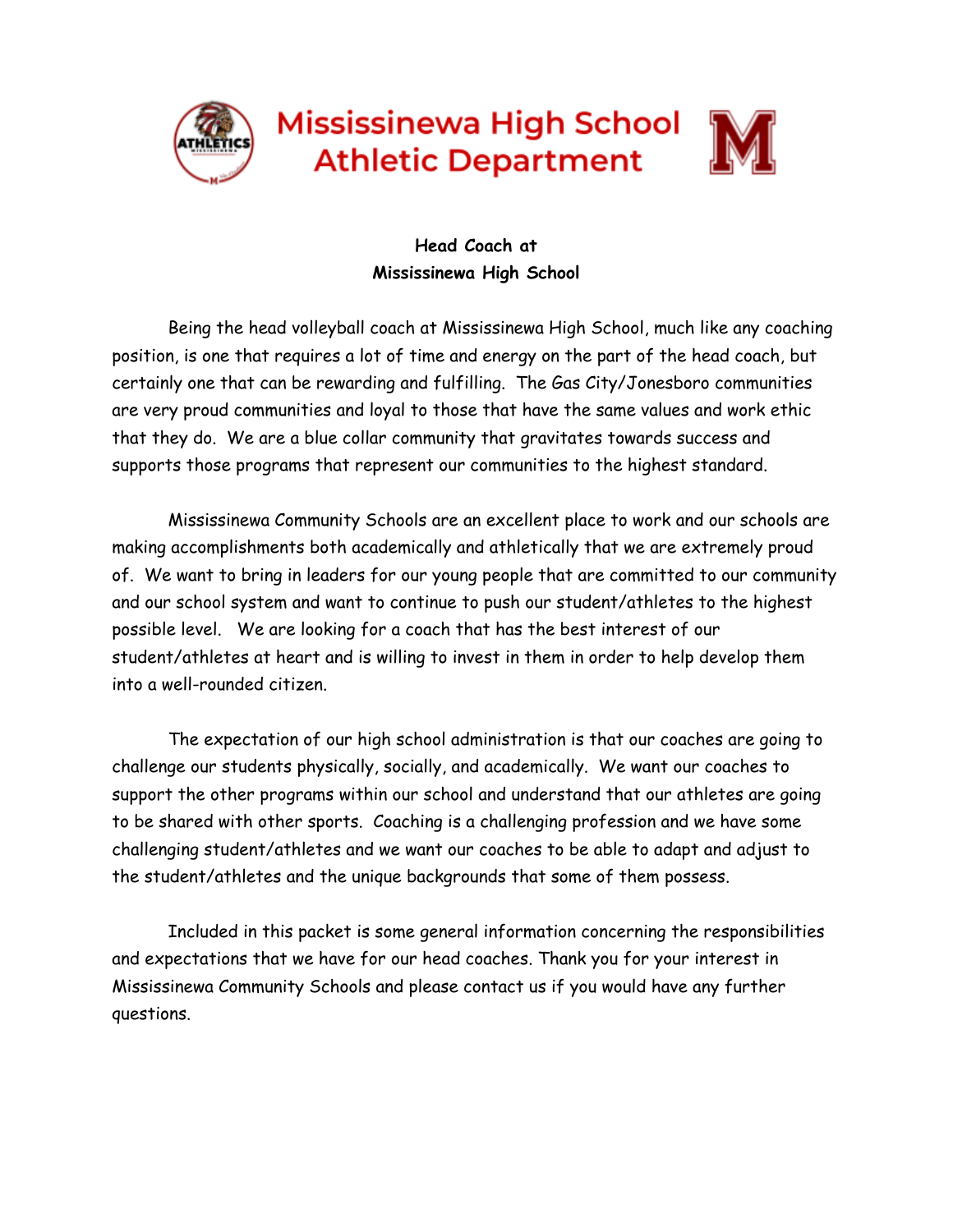## **Mississinewa High School Expectations for Coaching Staff**

#### **Communication**:

**Coaching Staff** – Make sure that your assistant coaches have clear and defined roles and responsibilities. They are there to help build your program and they need to understand that they are there to support you. Having something down on paper eliminates a lot of confusion and makes things clear for your coaches. Their loyalty and trust can never be in question.

**AD & AD secretary** – It is important that everyone is on the same page, especially when it comes to off season activities and practices. The more we know the more informed we can keep the community members that support our programs as well as our parents. If a parent calls the office it would be beneficial if Miss. Mathias is informed to answer their questions.

**Players & Parents** –Having dialog with your players throughout the season is vital in keeping everyone on the same page. If players are not receiving the playing time they want (which will happen), communicate with them in a professional way about areas they can improve to increase playing time. These are tough conversations, but they can eliminate a lot of problems.

**Media –**We have to promote our athletic program. The most effective way to do this is through the media. Our community and county loves high school sports and they want to read about your team. The local media is stretched pretty thin we have to take our info to them.

### **Evaluate:**

**Your Program** – Be in constant evaluation of your program. We can always improve and we will never have all the answers. However, we must work together to accomplish the goals that you have for your program. What can be done season by season to improve your program during the season and in the offseason.

**Your Players** – Meet and talk with your players throughout the year. Give them ideas of what areas they need to improve on. Be positive in your communication during this time. If players think you are interested in their well-being it may help them buy into your philosophy.

**Your Coaching Staff** – We want assistant coaches who are coaching for the right reasons, we want them to do what is best for our student athletes. Asst. coaches must be loyal to you, even if they may not agree with decisions that are made.